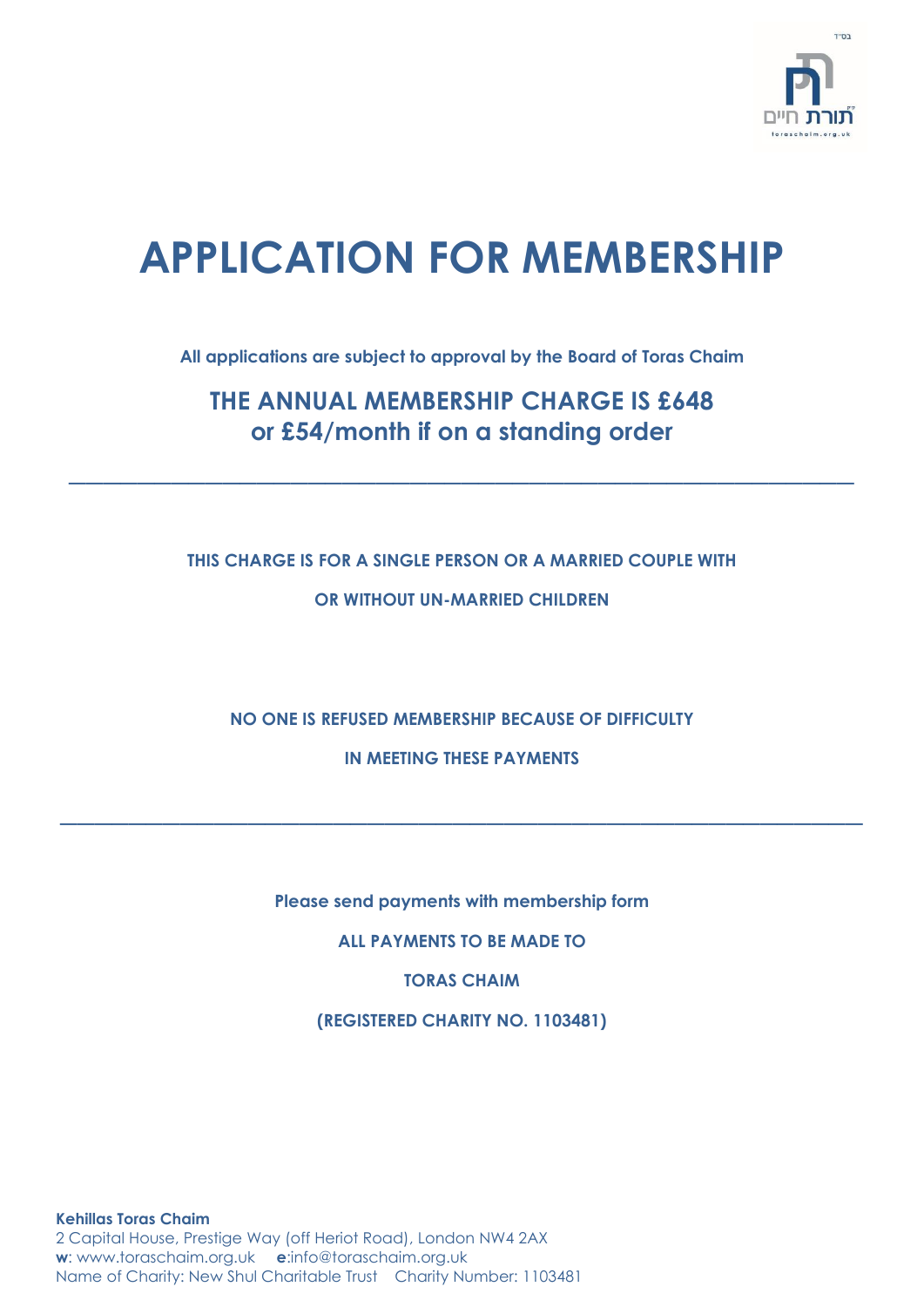

# Date:

## **1. Husband**

| Title:            |  |
|-------------------|--|
| <b>Full Name:</b> |  |
| Date of Birth:    |  |
| Occupation:       |  |
| Mobile:           |  |
| Work:             |  |
| Email:            |  |

## **2. Wife**

| Title:            |  |
|-------------------|--|
| <b>Full Name:</b> |  |
| Date of Birth:    |  |
| Occupation:       |  |
| Mobile:           |  |
| Work:             |  |
| Email:            |  |

## **3. Address**

| Address 1: |  |
|------------|--|
| Address 2: |  |
| City:      |  |
| County:    |  |
| Post Code: |  |

## **4. Family**

| Marital Status:                                   |  |
|---------------------------------------------------|--|
| Date of Wedding:                                  |  |
| Married under the auspices of which<br>authority: |  |

# **PLEASE ENCLOSE A PHOTOCOPY OF YOUR KESUBA, the MARRIAGE CERTIFICATE**